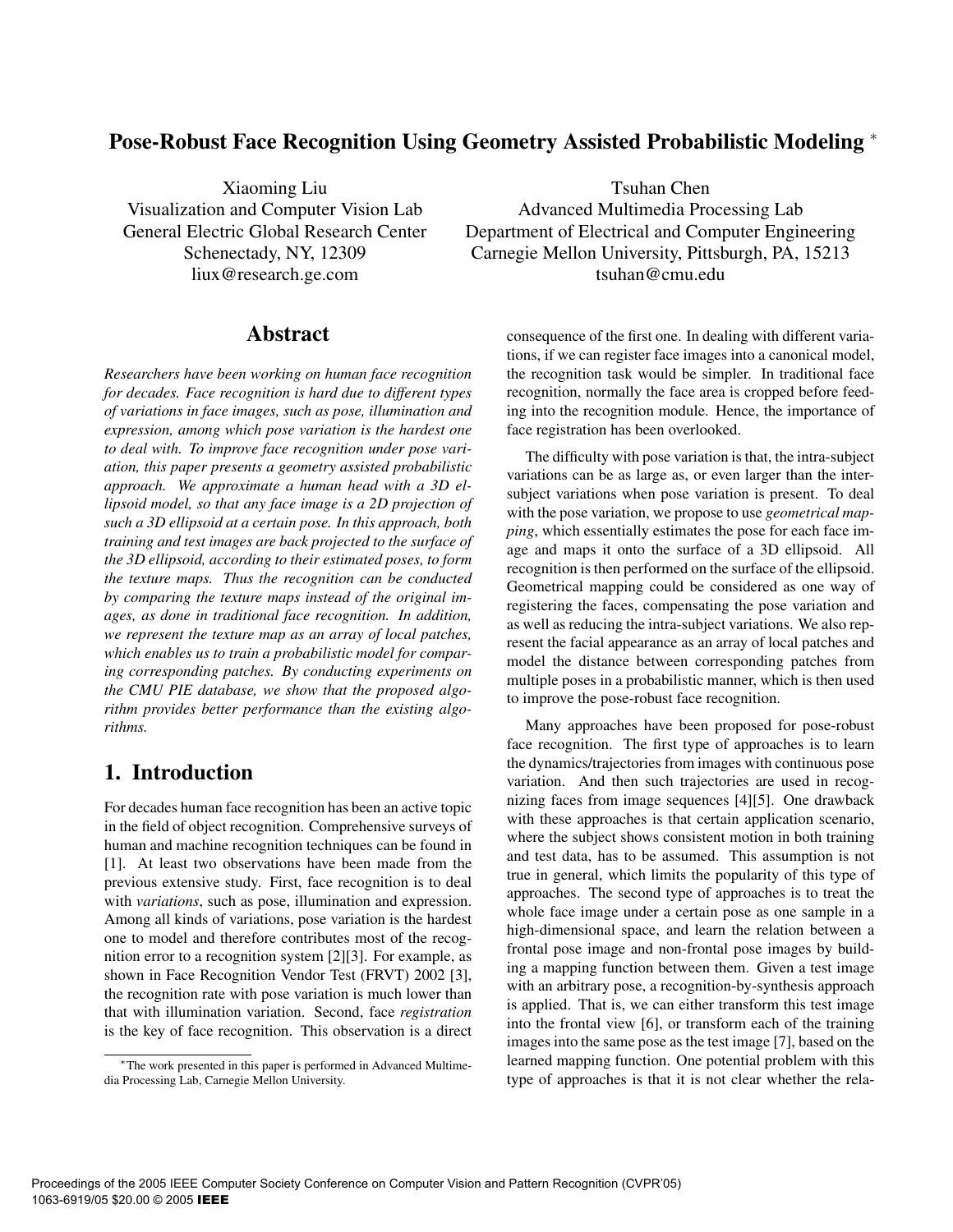tion between different pose images can be approximated as a simple function, such as a linear transformation [6]. Since a face image is pretty complex and different parts of a face might transform in a different manner under varying poses, researchers start to look at faces as a set of parts/patches [8][9]. Kanade and Yamada [9] conduct a systematic analysis on how the discriminative power of different parts on human faces changes according to different poses, and such analysis leads to a probabilistic approach to face recognition. Since we are dealing with pose variation, which is a result of the human head's geometry projected differently, it is natural to rely on the geometric information to aid the recognition. Blanz and Vetter [10]'s approach is along this direction. Given a test image under any pose and illumination, they can fit the image with pre-trained texture and shape models by tuning the coefficients in the models. Finally the model coefficients are used for recognition.

Our approach uses less geometric information than Blanz and Vetter's. Researchers always assume that better modeling leads to better recognition performance. However, the price we have to pay for a more sophistical modeling is that model fitting becomes too difficult. For example, in [10], both the training and test images are manually labeled with 6 to 8 feature points. On the other hand, unlike rendering applications in computer graphics, we might not need a very sophistical geometric model for the recognition purpose. The benefit with a simpler geometric model is that model fitting tends to be easier and automatic, which is the goal of our approach.

The paper is organized as follows. In the next section, we first introduce how to generate a texture map from a face image. In Section 3, a basic geometry assisted face recognition approach is presented. Then we present a method of learning the probabilistic models for measuring the similarity between patches from a face database with pose variation, and how to apply it to pose-robust face recognition. The experimental results are shown in Section 6.

# **2. Geometrical mapping**

If we compare two face images of the same subject captured at two different view angles, the pixel-by-pixel difference is relatively big because these two images are not registered/aligned with respect to each other. This is also the reason why the traditional eigenface approach [11] does not work well for face images with pose variation. Image registration is the way to fix this problem, i.e., the comparison should only be conducted after two images are registered. Considering the fact that a human head has the non-planar geometry, one way to register face images is to back project them to the surface of a 3D ellipsoid based upon their specific poses. This procedure of back projection is called *geometrical mapping*, which is a key component in our face



Figure 1: Geometric mapping: one point on the surface of the ellipsoid maps to a pixel on the image plane. This illustrates how to generate one texture map given a input image and a known mapping parameter.

recognition algorithm. In this section, we introduce how to generate a texture map **s** from a face image **f**, given a known mapping parameter **x**.

Three assumptions are made. First, a human head is a 3D ellipsoid with radiuses being  $r_x$ ,  $r_y$ , and  $r_z$ . Second, a face image is captured with the weak-perspective camera model [12] and the camera's focal length equals to one. Third, all images are captured under the ambient lighting environment. Under these assumptions, we use a mapping parameter **x** to describe the relation between a face image and its texture map. This parameter is a 6-dimensional vector  $x = [c_v \ c_h \ d \ R_{\alpha} \ R_{\beta} \ R_{\chi}]^T$ , where  $c_v$  and  $c_h$  indicate the center of the face area in the image,  $d$  indicates the average distance between the face and the camera, and  $R_{\alpha}$ ,  $R_{\beta}$  and  $R<sub>x</sub>$  indicate the rotation of the human head respectively. As we can see, the mapping parameter **x** includes all the information for locating the face, as well as generating a texture map from the face image.

Let a human head centered at the origin of an XYZ coordinate system and the frontal face look at the positive Z axis. Thus different views of a human face can be obtained by fixing the camera and rotating the human head with certain degrees in various directions. To generate a texture map **s** from **f**, essentially for each pixel,  $\mathbf{s}(\alpha, \beta)$ , we need to find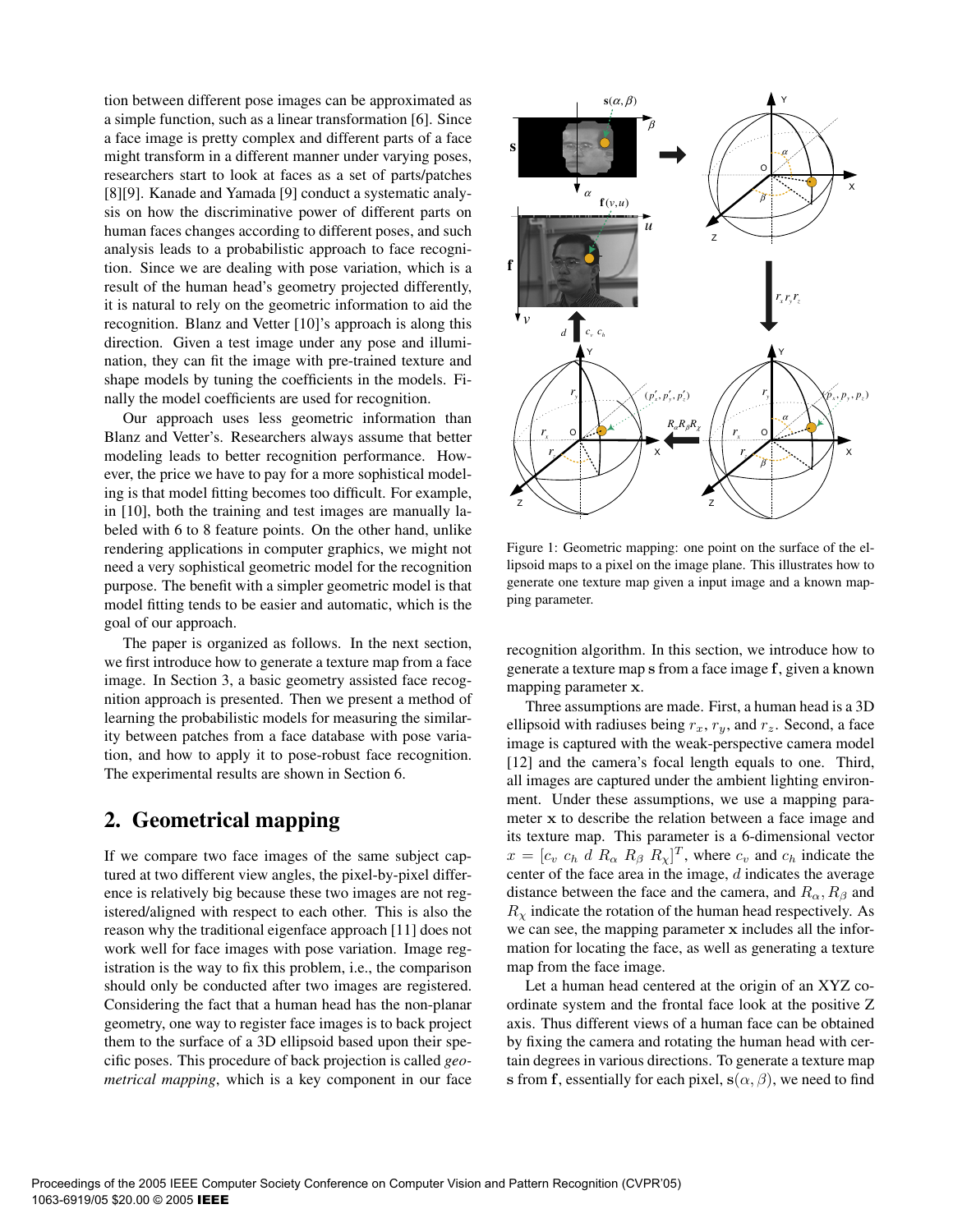its corresponding coordinate,  $f(v, u)$ , by knowing the mapping parameter **x**, which is then followed by a bilinear interpolation [13] to fill in the intensity of pixel  $\mathbf{s}(\alpha, \beta)$ . The parameters v and u are the axes of the original image;  $\alpha$  and  $\beta$  are the axes of the texture map. As shown in Figure 1, there are basically four steps for this mapping.

First, a pixel  $\mathbf{s}(\alpha, \beta)$  in the texture map corresponds to one coordinate  $(P_x, P_y, P_z)$  on the surface of a sphere, whose radius is one:

$$
\begin{cases}\nP_x = \sin(\alpha)\sin(\beta) \\
P_y = \cos(\alpha) \\
P_z = \sin(\alpha)\cos(\beta)\n\end{cases}
$$

As shown in the right part of Figure 1, the sphere is then converted into an ellipsoid by stretching each radius according to  $r_x$ ,  $r_y$ , and  $r_z$ :

$$
\left\{ \begin{array}{l} P_x=r_xP_x \\ P_y=r_yP_y \\ P_z=r_zP_z \end{array} \right.
$$

Second, we can rotate the head ellipsoid by  $R_{\alpha}$ ,  $R_{\beta}$  and  $R<sub>x</sub>$  with respect to the XYZ axes. We perform the horizontal rotation  $R_\beta$  with respect to the Y axis first, then the vertical rotation  $R_{\alpha}$  with respect to the X axis, and the in-plane rotation  $R<sub>x</sub>$  with respect to the Z axis. As shown in Figure 1,  $(P_x, P_y, P_z)$  moves to a new coordinate  $(P'_x, P'_y, P'_z)$ by the following equation:

$$
\begin{bmatrix}\nP_x' \\
P_y' \\
P_z'\n\end{bmatrix} = \begin{bmatrix}\n\cos(R_\chi) & \sin(R_\chi) & 0 \\
-\sin(R_\chi) & \cos(R_\chi) & 0 \\
0 & 0 & 1\n\end{bmatrix} \begin{bmatrix}\n1 & 0 & 0 \\
0 & \cos(R_\alpha) & -\sin(R_\alpha) \\
0 & \sin(R_\alpha) & \cos(R_\alpha)\n\end{bmatrix}
$$
\n
$$
\begin{bmatrix}\n\cos(R_\beta) & 0 & \sin(R_\beta) \\
0 & 1 & 0 \\
-\sin(R_\beta) & 0 & \cos(R_\beta)\n\end{bmatrix} \begin{bmatrix}\nP_x \\
P_y \\
P_z\n\end{bmatrix}
$$
\n(1)

Third, we can project the coordinate  $(P'_x, P'_y, P'_z)$  to the image plane by using the weak-perspective camera model and translating the resulting coordinate by  $c_v$  and  $c_h$  in both vertical and horizontal directions:

$$
\begin{cases}\nv = \frac{P'_y}{d} + c_v \\
u = \frac{P'_x}{d} + c_h\n\end{cases}
$$

Finally we get the new coordinate  $(v, u)$  in the image plane. Because not all pixels on the texture map can be visible from the camera, we need to determine the visibility of each coordinate  $(P'_x, P'_y, P'_z)$  by the following. That is, we rotate the normal of the point at  $(P_x, P_y, P_z)$  by  $R_\alpha, R_\beta$  and  $R<sub>x</sub>$ , as done in (1). If the angle between the resulting normal and the positive Z axis is smaller than  $90^\circ$ , i.e., the normal points to the positive Z axis,  $(v, u)$  is a valid coordinate. If it is, the bilinear interpolation result of  $(v, u)$  is filled in as



Figure 2: Triangle representation: a set of mapping equations are applied only for the vertexes of triangles, while the other mapping are obtained through affine transformations between corresponding triangles. This speeds up the geometric mapping.

the intensity of the pixel  $\mathbf{s}(\alpha, \beta)$ . Otherwise  $\mathbf{s}(\alpha, \beta)$  is considered as a missing pixel and set the intensity to be zero. To compensate the illumination variation, we also normalize the mean of the intensities of all non-missing pixels to be 128.

One issue in the above mapping is how to determine the radiuses of a human head ellipsoid  $r_x, r_y$ , and  $r_z$ , which are essentially the height, width and depth of the human head. Since we are estimating the distance between the human face and the camera origin  $d$ , any one of the three radiuses, for example, the width  $r_x$ , can be set to be one. Thus we only need to determine the ratio between the width to the depth, and the ratio between the width to the height. In our algorithm, the former is set to be a fix constant 0.9 by considering that the head's depth is slightly larger than the head's width, while the latter is usually obtained from the external source, such as a face detector or hand labeling for the frontal face image. Once we obtain these two ratios, they are assumed to be constant for the same subject. Of course, we can also treat these two ratios as two additional elements in the mapping parameter **x**, and estimate them using the same framework as estimating **x**.

Since geometrical mapping is an essential step in our recognition algorithm, the efficiency of this step affects the speed of face registration/recognition. In practice, this step can be computationally intensive, if every pixel in **s** needs to find its corresponding coordinate in **f** using the above set of equations. To solve this problem, we approximate the texture map **s** using a triangular mesh, as shown in Figure 2. That is, for the vertexes of these triangles, we derive their corresponding coordinates in **f** using the above mapping equations. Thus the mapping between two triangles can be approximated by an affine transformation, whose six parameters are estimated via three pairs of corresponding vertexes. For the pixels inside each triangle, the scan-line algorithm [14] is used to quickly find the corresponding coordinates. The goal of this approximation is to speed up the geometrical mapping while not noticeably affecting the recognition precision. The choice of the triangle's size is a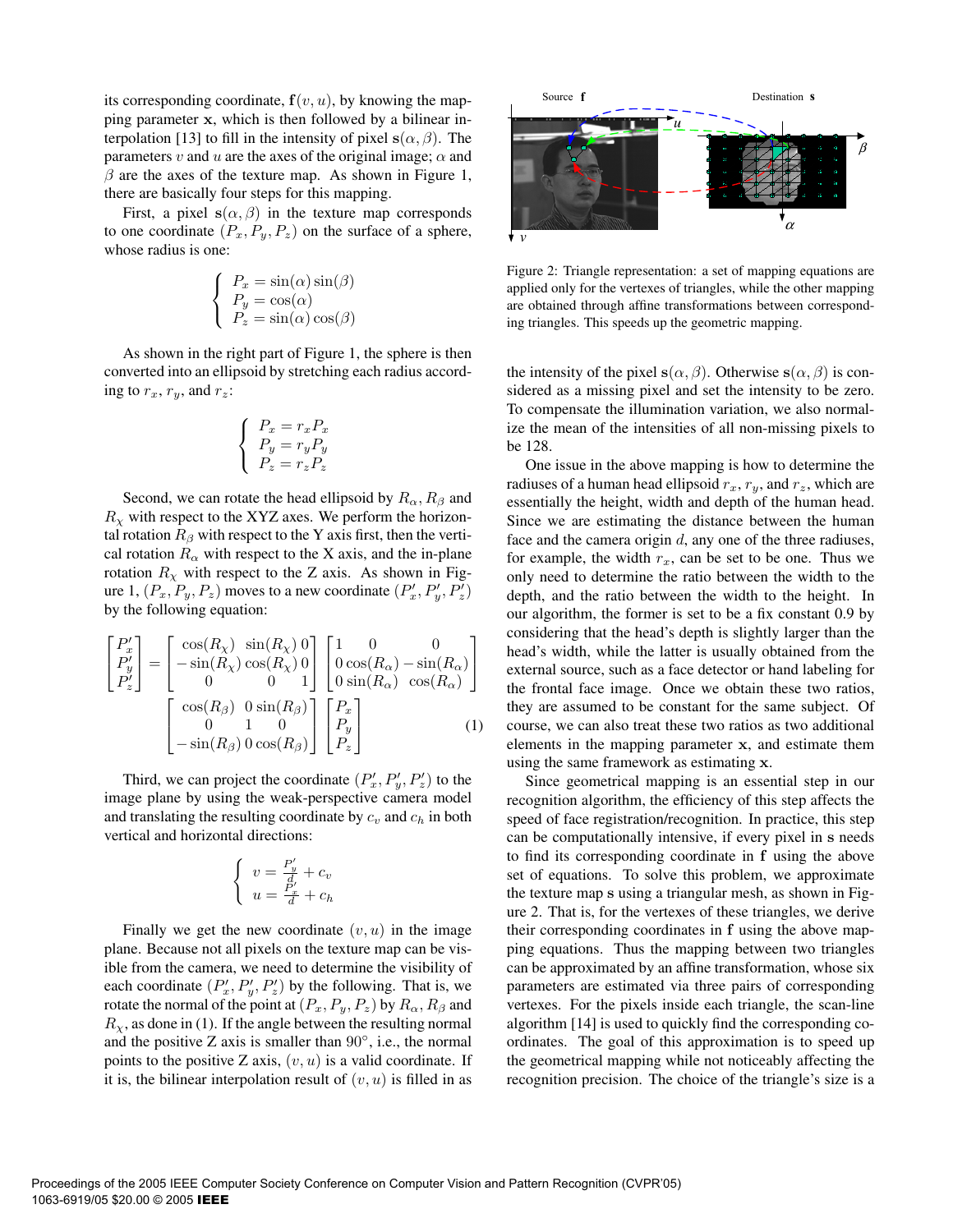

Figure 3: Geometry assisted face recognition: all training and test images are converted into the texture maps, and the distance measure is calculated based on the *overlap* area between two texture maps. Face images are better registered in the texture map space, than in the original image space.

trade-off between the mapping speed and the mapping precision. If the triangle is larger, the mapping is faster while the precision is also lower. In our implementation, the triangle size is 4 by 4 pixels.

#### **3. Geometry assisted face recognition**

In many face recognition systems, there is only one face image, normally the frontal view face image, during the training stage. However, in the test stage, there might be test images that correspond to different poses of human faces. This is a hard problem because the same face might appear very differently under various poses. In this section, we present our geometry assisted approach to deal with this case.

As shown in Figure 3, given a face database with  $L$  subjects, there is only one frontal view face image,  $f_l(l)$  $1, 2, \ldots, L$ , for each subject that is available for training. During the training stage, the optimal mapping parameter  $x_l$  is estimated for each training image  $f_l$  based on a universal *mosaic* model, which is generated by combining texture maps from multiple subjects, using the condensation method [15]. Essentially this estimation process is trying to minimize the difference between the universal mosaic model and the texture map controlled by the mapping parameter, which provides information about the position, the distance, and the pose of the face. Notice that some of the parameters might be known from external sources. For example, if we know all training images have frontal view faces, their pose parameters,  $R_{\alpha}$ ,  $R_{\beta}$  and  $R_{\chi}$ , are known



Figure 4: Patch representation: a texture map is evenly decomposed into an array of local patches, which enables the appearance modeling of local patches and the potential movement of patches.

to be zero. Once the estimation is done, the corresponding texture map  $s_l$  is generated from each training image  $f_l$ . It is obvious that in the texture map  $s_l$ , only part of the pixels are valid information of the facial appearance, while the rest are missing pixels since each face image only corresponds to one portion of a 3D head ellipsoid's surface. To describe this missing pixel information, we also generate a mask map,  $a_l$ , which has the same dimension as the texture map  $s_l$ . For all missing pixels in  $s_l$ , the corresponding pixels in  $a_l$  are zero and the others are one.

During the test stage, given one test image  $f_t$ , first we estimate the optimal mapping parameter based on the universal mosaic model. Second, the resulting texture map  $s_t$ and the mask map  $a_t$  are compared with each of the training texture maps as the following:

$$
d_l = \frac{1}{\|\mathbf{a}_t \circ \mathbf{a}_l\|} \|(\mathbf{s}_t - \mathbf{s}_l) \circ \mathbf{a}_t \circ \mathbf{a}_l\|^2 \tag{2}
$$

where  $\circ$  refers to the element-wise multiplication. Basically  $d_l$  is the normalized mean-square-error (MSE) between the overlap area of the test texture map  $s_t$  and the training texture map  $\mathbf{s}_l$ , and  $\|\mathbf{a}_t \circ \mathbf{a}_l\|$  indicates the size of the overlap area between two texture maps. There is a degeneration case when the two texture maps have a very small overlap area, which leads to a small  $d_l$ . Because in our estimation algorithm, the mapping parameter changes slowly, there is a very low chance that we will fall into this degeneration case. Eventually, the test image is recognized as the subject with the minimal  $d_l$ .

#### **4. Probabilistic modeling for patches**

Researchers have considered that different parts of a human face contribute differently for face recognition. For example, Pentland et. al. [16] propose to use modular eigenspaces to model the appearance of facial features, such as eyes, mouth, etc. Kanade and Yamada [9] perform discriminative analysis for all sub-regions in the face area and obtain a pose-robust face recognition algorithm.

We extend the idea of sub-region analysis and apply it to the geometry assisted approach. As shown in Figure 4, for each texture map  $s_l$ , we represent it as an array of local patches  $s_{i,j}^l$ . There are a number of benefits of using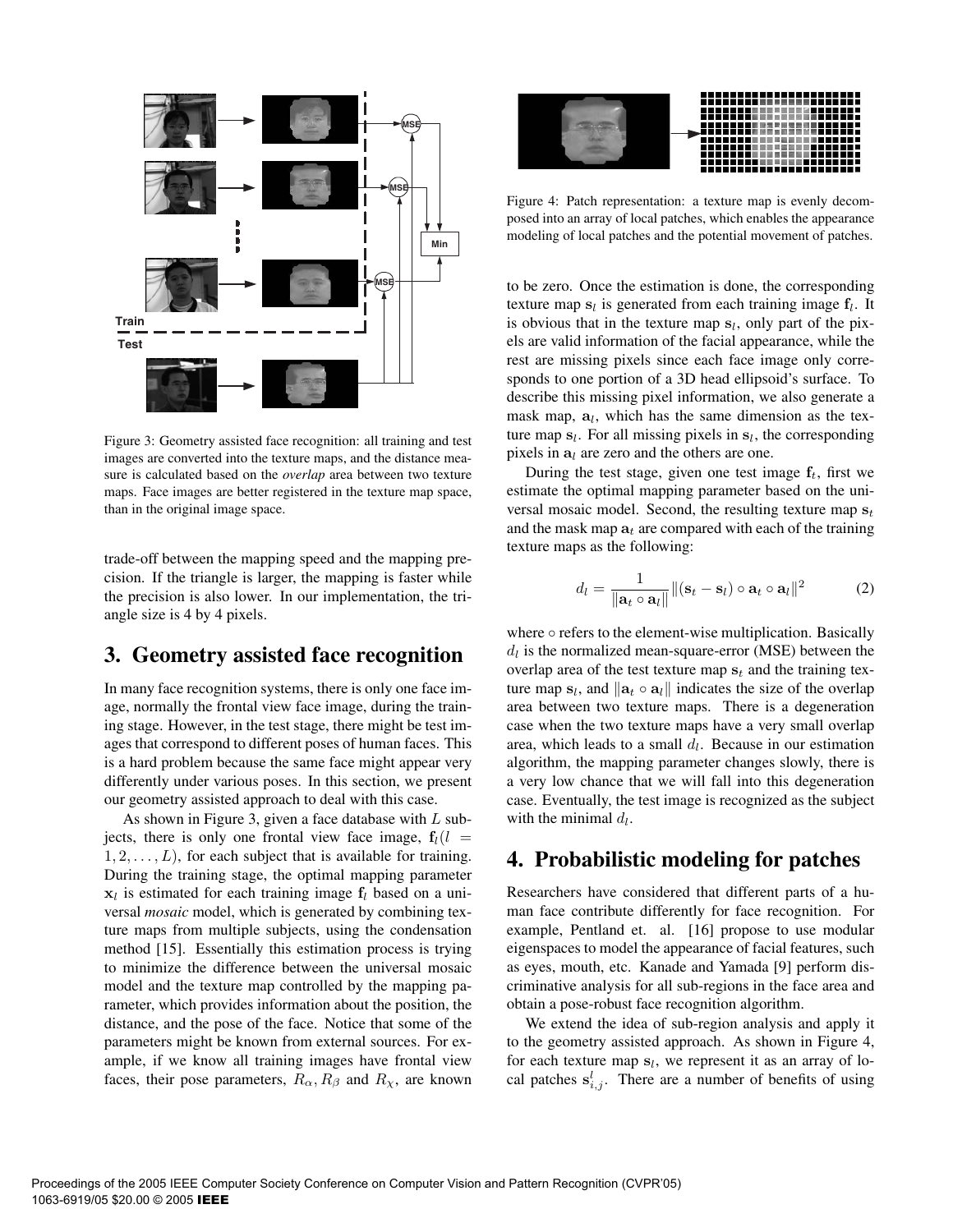

Figure 5: Sample images of one subject from the PIE database: the image in the first row is the training image, while the others are test images.

the patch representation instead of the whole texture map. First, when combing the texture maps from multiple poses to generate a map that covers larger pose views, patches can move locally to find better matching with other poses. Hence the moving of local patches compensates when the assumption of the ellipsoid human head is not perfect. Second, instead of treating each pixel equally by using (2), we can modify the distance measure of each patch according to the pose changes. A probabilistic model can be trained to model such changes and improve face recognition under pose variation.

Let us introduce how to train a probabilistic model for the distance measures of patches from a face database with pose variation. In this paper we train such a model using the CMU PIE database [17]. The PIE database consists of face images of 68 subjects under different combinations of poses and illuminations. We use part of this database in this paper, which are 9 pose images for 68 subjects. These are the images with multiple poses under the neutral illumination condition. Sample images from one subject are shown in Figure 5, where the numbers, c27, c34, c14, c11, c29, c22, c02, c37, c05, are the pose labels for each image. We choose c27 as the training pose and the other eight poses as the test poses.

We take 9 pose images of 34 subjects for training the probabilistic model. We denote each of the images as  $f(l, \phi_m)$ , where  $\phi_m$  is one of the eight test pose labels. We obtain the texture maps of all images, and have the patch representation as  $\mathbf{s}_{i,j}(l, \phi_m)$ , where i and j are the index of patches vertically and horizontally.

Since we treat the frontal pose, c27, as the training image, we need to study how the distance measure of corresponding patches between c27 and all other eight poses changes. This is done by fixing one patch and one particular pose, and calculating the distance measure of one patch (MSE) between all subjects in the pose c27 and all subjects in that particular pose. For example, Figure 6 is the result of such calculation for one patch closer to the right eye and the



Figure 6: A 2D distance map: the intensity of each element indicates the distance measure of the same patch (around the right eye) at two poses (pose c29 and c27). It can be observed that diagonal elements (intra-subject) are darker (smaller valued) than the off-diagonal elements (inter-subject).

pose c29. In this 2D map, the vertical axis represents all the training images from 34 subjects under the pose c27, while the horizontal axis represents all test images from 34 subjects under the pose c29. Each entry indicates the distance measure of the same patch between one pair of subjects. For each combination of all other patches and other eight test poses, we should generate one of such 2D map.

Ideally we should expect that the diagonal elements of this 2D map are darker than the off-diagonal elements because the former is an indication of the intra-subject variations, while the latter is an indication of the inter-subject variations. In order to verify such expectation, we can plot the histograms of the diagonal elements and off-diagonal elements respectively. Also, for explicitly modeling these two types of variations, we approximate them as two Gaussian distributions. That is, we estimate the mean and stand deviation of intra-subject variations from the diagonal elements, and the mean and stand deviation of inter-subject variations from the off-diagonal elements. The resulting two Gaussian distributions are denoted as the following:

$$
p(d_{i,j}|\text{same}, \phi_m) = \frac{1}{\sqrt{2\pi}\sigma_{i,j}^{\text{same}}} exp[-\frac{1}{2}(\frac{d_{i,j} - \mu_{i,j}^{\text{same}}}{\sigma_{i,j}^{\text{same}}})^2]
$$

$$
p(d_{i,j}|\text{diff}, \phi_m) = \frac{1}{\sqrt{2\pi}\sigma_{i,j}^{\text{diff}}} exp[-\frac{1}{2}(\frac{d_{i,j} - \mu_{i,j}^{\text{diff}}}{\sigma_{i,j}^{\text{diff}}})^2] \quad (3)
$$

where  $\mu_{i,j}^{\text{same}}, \sigma_{i,j}^{\text{same}}, \mu_{i,j}^{\text{diff}}, \sigma_{i,j}^{\text{diff}}$  are the mean and stand deviation of intra-subject and inter-subject variations for the patch  $(i, j)$  under the test pose  $\phi_m$ . Let us denote the probabilistic model as  $\mathbf{P}_d = \{\{\mu_{i,j}^{\text{same}}, \mu_{i,j}^{\text{diff}}, \sigma_{i,j}^{\text{same}}, \sigma_{i,j}^{\text{diff}}\}_{\phi_m}\}.$  Notice that all four parameters depend on the test pose  $\phi_m$ . For example, the most left plot of Figure 7 is the Gaussian approximation of two distributions in Figure 6. The solid and broken lines are the histograms of two distributions, and the dotted curves are the approximated two Gaussian distributions. These four plots are from the two distributions of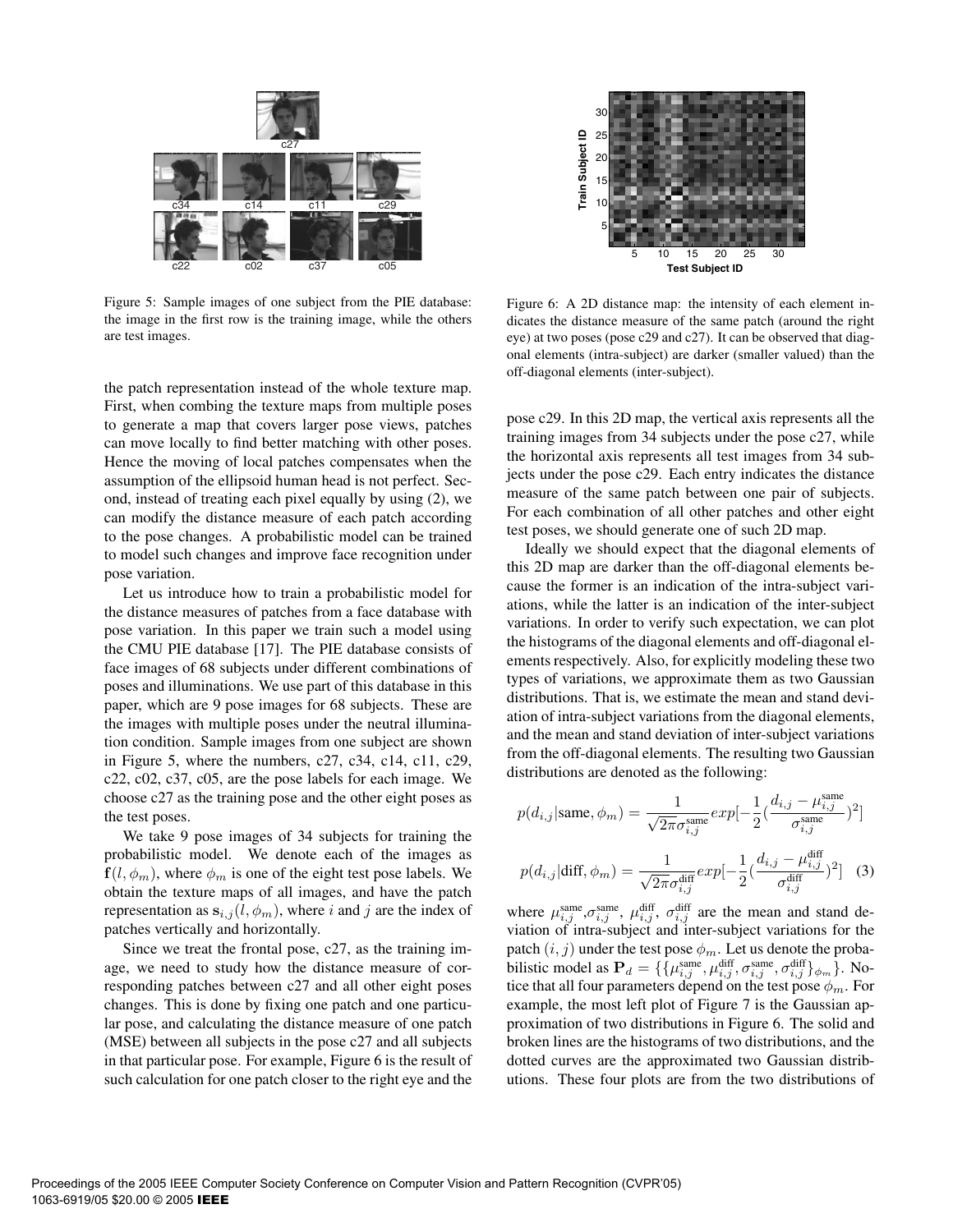

Figure 7: Gaussian approximation: each figure has two histograms (solid and broken curves) and two Gaussian approximations (dotted curves); four figures are from the two distributions of the same patch (around the right eye) with four different poses, namely c29, c11, c14, c34 from left to right. This shows that the discriminative power of distance measures decreases as the pose changes from the frontal view to the profile view.

the same patch with four different test poses: slightly right  $(c29)$ , more right  $(c11)$ , further right  $(c14)$ , profile  $(c34)$ . We can see that as the pose changes from the frontal view to the profile view, the discriminative power decreases since these two distributions are harder to be classified.

To illustrate the relation among these parameters for all test poses, we plot them in Figure 8. In total, there are five columns and eight rows, where each row corresponds to the statistical information of each test pose, namely c34, c14, c11, c29, c05, c37, c02, c22 from top to bottom. The first four columns are the plots of  $\mu_{i,j}^{\text{same}}, \mu_{i,j}^{\text{diff}}, \sigma_{i,j}^{\text{same}}, \sigma_{i,j}^{\text{diff}}$  for all eight test poses. The intensity of each pixel indicates the value of the parameter. The brighter the intensity is, the larger the parameter is. In order to illustrate the difference between these two distributions, we normalize the intensity of the first and second column, as well as the intensity of the third and fourth column. Naturally, we can observe that the second column,  $\mu_{i,j}^{\text{diff}}$ , is brighter than the first column,  $\mu_{i,j}^{\text{same}}$ , and the fourth column,  $\sigma_{i,j}^{\text{diff}}$ , is brighter than the third column,  $\sigma_{i,j}^{\text{same}}$ , which means the inter-subject variations have larger mean and stand deviation than those of the intra-subject variations. The last column is the Fisher ratio [18] between two Gaussian distributions defined as the following:

$$
f_{i,j} = \frac{(\mu_{i,j}^{\text{diff}} - \mu_{i,j}^{\text{same}})^2}{\sigma_{i,j}^{\text{same}^2} + \sigma_{i,j}^{\text{diff}^2}}
$$

Since the fisher ratio is a good indication of the discriminative power, we can study that among all patches in the texture map, which patches provide more discriminative power than the others. From the last column of Figure 8, we see that the nose and forehead seem to have more discriminative power. This observation might not be true in general. However, it seems to be a right conclusion for this particular dataset.



Figure 8: Probabilistic modeling for patches: the first four columns are plots of  $\mu_{i,j}^{\text{same}}, \mu_{i,j}^{\text{diff}}, \sigma_{i,j}^{\text{same}}, \sigma_{i,j}^{\text{diff}}$  for all eight test poses; the last column is the fisher ratio of two distributions for all eight poses; each row corresponds to the statistical information of each test pose, namely c34, c14, c11, c29, c05, c37, c02, c22 from top to bottom.

# **5. Probabilistic geometry assisted face recognition**

After introducing how to train a probabilistic model, let us focus on how to utilize it in improving the pose-robust face recognition. Given a face database with  $L$  subjects, only one frontal view face image,  $f_l(l = 1, 2, \ldots, L)$ , of each subject is available for training. During the training stage, the geometry assisted algorithm estimates the optimal mapping parameter  $x_l$  for each training image  $f_l$  based on the universal mosaic model. The resulting texture map from each training image is represented as an array of local patches,  $s_{i,j}^l$ .

Given a test image, we also generate its texture map  $s_{i,j}^t$ based on the universal mosaic model. For the test texture map  $s_{i,j}^t$  and one of the training texture map  $s_{i,j}^l$ , we compute the distance measures of all corresponding patches,  ${d_{i,j}}$ . Since we have developed the probabilistic models of distance measures of each local patch, they enable us to properly combine these distance measures, one computed for each corresponding patches, to reach to the local decision for recognizing whether the two texture maps/faces are from the same subject or not.

Given the distance measure and the pose of the test image, the posteriori probability that the test image and the training image belong to the same subject is:

$$
P(\text{same}|d_{i,j}, \phi_t) =
$$
  
\n
$$
\frac{p(d_{i,j}|\text{same}, \phi_t)P(\text{same})}{p(d_{i,j}|\text{same}, \phi_t)P(\text{same}) + p(d_{i,j}|\text{diff}, \phi_t)P(\text{diff})}
$$
 (4)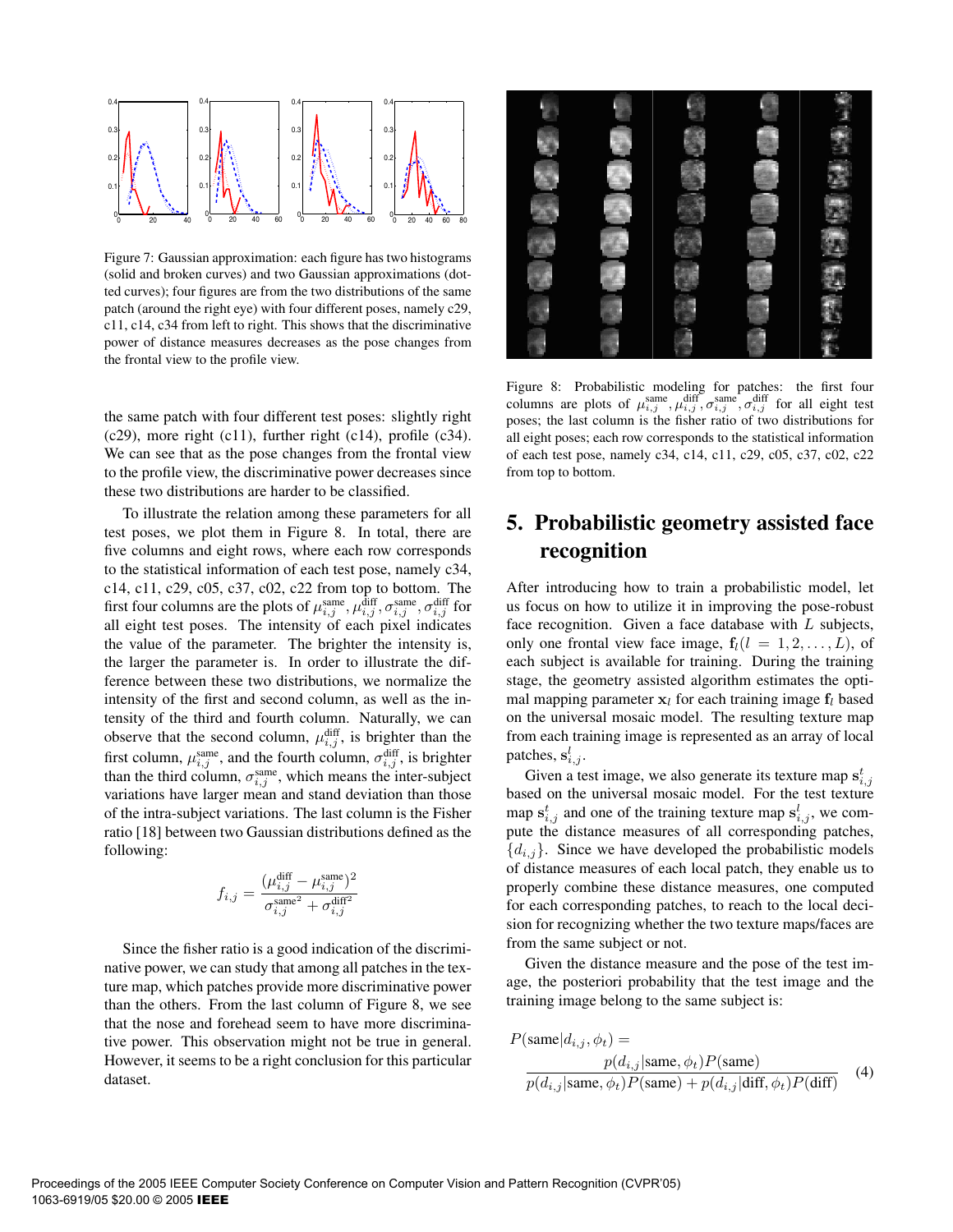where  $\phi_t$  is the pose of the test image, which can be obtained during the estimation of the mapping parameter,  $P$ (same) and  $P$ (diff) are the prior probabilities of being the same subject or not given any test image. For a database with L subjects, normally we set  $P(\text{same}) = \frac{1}{L}$ and  $P(\text{diff}) = \frac{L-1}{L}$ . Notice that in order to calculate  $p(d_{i,j} | \text{same}, \phi_t)$  using (3),  $\phi_t$  needs to be equal to one of the test poses  $\phi_m$ . This issue is dealt with in two different ways.

First, if the pose of the test image  $\phi_t$  is similar to one of the eight test poses  $\phi_m$ , we can approximate  $\phi_t$  using the most similar test pose. Second, if  $\phi_t$  is not similar to any one of test poses  $\phi_m$ , we can compute the marginal distributions of (4) over  $\phi_m$ :

$$
p(d_{i,j}|\text{same}) = \sum_{m} P(\phi_m) p(d_{i,j}|\text{same}, \phi_m)
$$

$$
p(d_{i,j}|\text{diff}) = \sum_{m} P(\phi_m) p(d_{i,j}|\text{diff}, \phi_m)
$$

$$
P(\text{same}|d_{i,j}) = \frac{p(d_{i,j}|\text{same})P(\text{same})}{p(d_{i,j}|\text{same})P(\text{same}) + p(d_{i,j}|\text{diff})P(\text{diff})}
$$

Here we assign a uniform distribution for  $P(\phi_m)$ . It could be non-uniform if we consider the probability of each pose presenting in the test set. Finally, the sum rule is applied. That is, the averaged probability measure of all patches  $P(\text{same}|d_{i,j})$  is the similarity measure between the test image and one of the training subjects. Basically different combination rules, such as the sum rule, the product rule, the max rule, etc, can be applied here. Kittler et. al. conclude that in general the sum rule outperforms other combination rules because the sum rule is more resilient to estimation errors [19]. The test image is recognized to be the subject that gives the highest similarity measure.

In addition to being applied in image-based face recognition, our algorithm can also be used in video-based poserobust face recognition. Given a video sequence containing human faces, video-based recognition involves both face tracking and face recognition. One computational efficient way is to combine these two by using the same model for performing both tasks simultaneously. As an extension of our approach, the individualized face mosaic model, which combines multiple texture maps from various poses of the same subject, can serve this purpose.

Face tracking is to determine the location, pose of a face in each frame. Since the mapping parameter **x** contains all these information, the face tracking is equivalent to estimating **x**. Given one video frame, we use the condensation method [15] for this estimation. After estimating **x** and generating a texture map, we use the distance between the texture map and the individualized mosaic model for the recognition purpose. Using our mosaic model, we have observed satisfying tracking and recognition performance from video sequences with face images.



Figure 9: Recognition performances of four algorithms on the PIE database with one frontal training image. Our algorithm performs better than others, especially for the difficult scenario (poses closer to profile views).

## **6. Experimental results**

We evaluate our algorithm by comparing its performance on the CMU PIE database with a traditional eigenface method [11]. We use half of the subjects (34 subjects) in the PIE database for training the probabilistic model as presented above. The 9 pose images per subject from remaining 34 subjects are used for the recognition experiments.

The frontal view image (c27) is used for the training, and the other 8 images are used for test. As shown in Figure 9, the horizontal axis represents the labels of 8 test poses, c34, c14, c11, c29, c05, c37, c03, c22, from the right profile to the left profile. The vertical axis shows the recognition rate of four algorithms for each specific pose. The first is the traditional eigenface approach [11], where the nearest neighbor classifier is applied. We manually crop the human face for both the training and test images, and normalized them to the size of 64 by 64 pixels. Since there are 34 training images in total, it is possible to use an eigenspace whose number of eigenvectors varies from 1 to 33. We test all these possibilities and plotted the one with the best recognition performance. The second algorithm is our geometry assisted method without probabilistic modeling, which is presented in Section 3. The third algorithm is the geometry assisted method with probabilistic modeling.

A number of observations are made from these results. First, when the pose of the test image is more toward the profile view, the recognition rate decreases. Second, both our algorithms perform much better than the baseline algorithm. Third, the geometry assisted method with probabilistic modeling works better than the one without probabilistic modeling. We can see that with one training image,